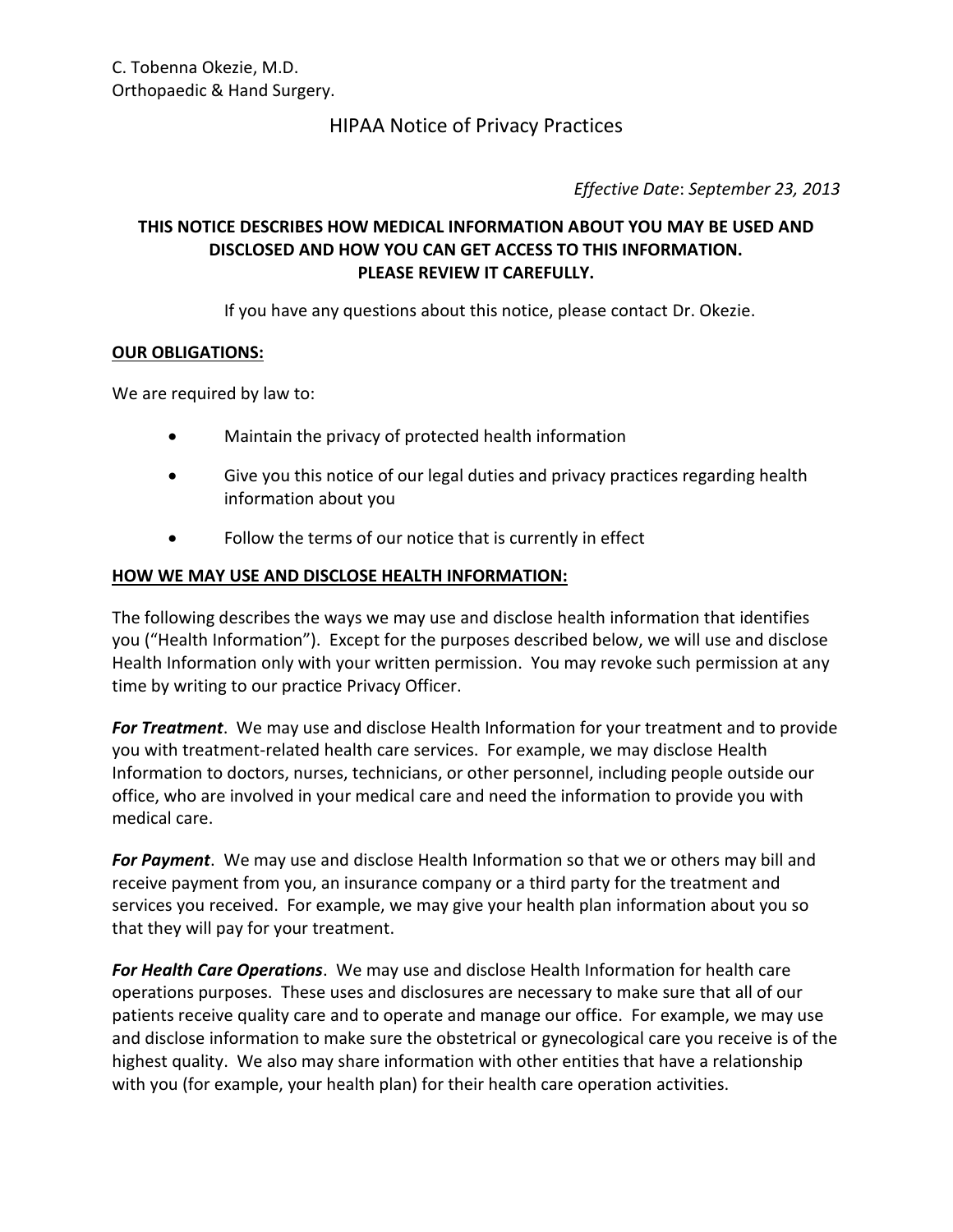*Appointment Reminders, Treatment Alternatives and Health Related Benefits and Services*. We may use and disclose Health Information to contact you to remind you that you have an appointment with us. We also may use and disclose Health Information to tell you about treatment alternatives or health-related benefits and services that may be of interest to you.

*Individuals Involved in Your Care or Payment for Your Care*. When appropriate, we may share Health Information with a person who is involved in your medical care or payment for your care, such as your family or a close friend. We also may notify your family about your location or general condition or disclose such information to an entity assisting in a disaster relief effort.

*Research*. Under certain circumstances, we may use and disclose Health Information for research. For example, a research project may involve comparing the health of patients who received one treatment to those who received another, for the same condition. Before we use or disclose Health Information for research, the project will go through a special approval process. Even without special approval, we may permit researchers to look at records to help them identify patients who may be included in their research project or for other similar purposes, as long as they do not remove or take a copy of any Health Information.

#### **SPECIAL SITUATIONS:**

*As Required by Law*. We will disclose Health Information when required to do so by international, federal, state or local law.

*To Avert a Serious Threat to Health or Safety*. We may use and disclose Health Information when necessary to prevent a serious threat to your health and safety or the health and safety of the public or another person. Disclosures, however, will be made only to someone who may be able to help prevent the threat.

*Business Associates*. We may disclose Health Information to our business associates that perform functions on our behalf or provide us with services if the information is necessary for such functions or services. For example, we may use another company to perform billing services on our behalf. All of our business associates are obligated to protect the privacy of your information and are not allowed to use or disclose any information other than as specified in our contract.

*Organ and Tissue Donation*. If you are an organ donor, we may use or release Health Information to organizations that handle organ procurement or other entities engaged in procurement, banking or transportation of organs, eyes or tissues to facilitate organ, eye or tissue donation and transplantation.

*Military and Veterans*. If you are a member of the armed forces, we may release Health Information as required by military command authorities. We also may release Health Information to the appropriate foreign military authority if you are a member of a foreign military.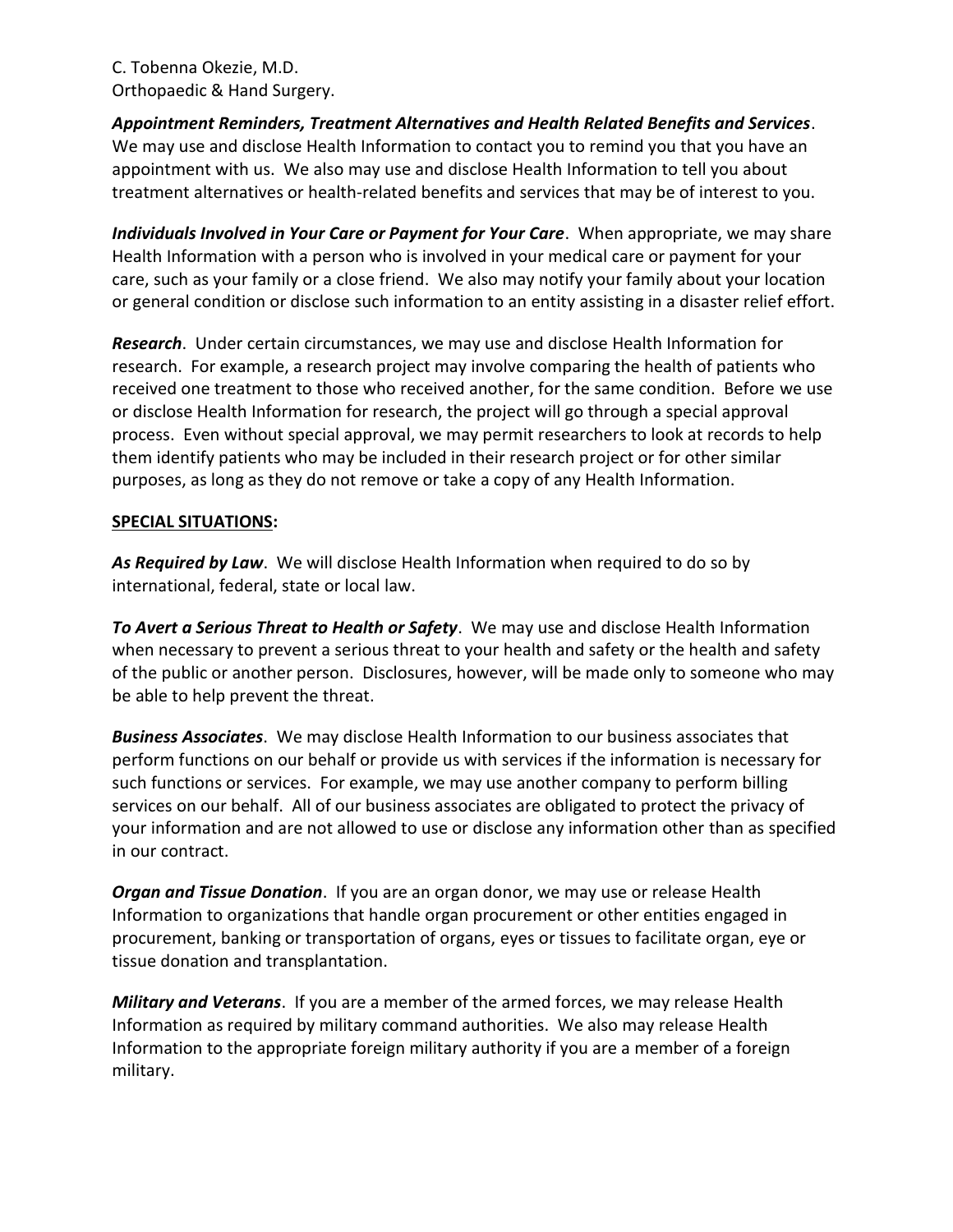*Workers' Compensation*. We may release Health Information for workers' compensation or similar programs. These programs provide benefits for work-related injuries or illness.

*Public Health Risks*. We may disclose Health Information for public health activities. These activities generally include disclosures to prevent or control disease, injury or disability; report births and deaths; report child abuse or neglect; report reactions to medications or problems with products; notify people of recalls of products they may be using; a person who may have been exposed to a disease or may be at risk for contracting or spreading a disease or condition; and the appropriate government authority if we believe a patient has been the victim of abuse, neglect or domestic violence. We will only make this disclosure if you agree or when required or authorized by law.

*Health Oversight Activities*. We may disclose Health Information to a health oversight agency for activities authorized by law. These oversight activities include, for example, audits, investigations, inspections, and licensure. These activities are necessary for the government to monitor the health care system, government programs, and compliance with civil rights laws.

*Data Breach Notification Purposes.* We may use or disclose your Protected Health Information to provide legally required notices of unauthorized access to or disclosure of your health information.

*Lawsuits and Disputes*. If you are involved in a lawsuit or a dispute, we may disclose Health Information in response to a court or administrative order. We also may disclose Health Information in response to a subpoena, discovery request, or other lawful process by someone else involved in the dispute, but only if efforts have been made to tell you about the request or to obtain an order protecting the information requested.

*Law Enforcement*. We may release Health Information if asked by a law enforcement official if the information is: (1) in response to a court order, subpoena, warrant, summons or similar process; (2) limited information to identify or locate a suspect, fugitive, material witness, or missing person; (3) about the victim of a crime even if, under certain very limited circumstances, we are unable to obtain the person's agreement; (4) about a death we believe may be the result of criminal conduct; (5) about criminal conduct on our premises; and (6) in an emergency to report a crime, the location of the crime or victims, or the identity, description or location of the person who committed the crime.

*Coroners, Medical Examiners and Funeral Directors*. We may release Health Information to a coroner or medical examiner. This may be necessary, for example, to identify a deceased person or determine the cause of death. We also may release Health Information to funeral directors as necessary for their duties.

*National Security and Intelligence Activities*. We may release Health Information to authorized federal officials for intelligence, counter-intelligence, and other national security activities authorized by law.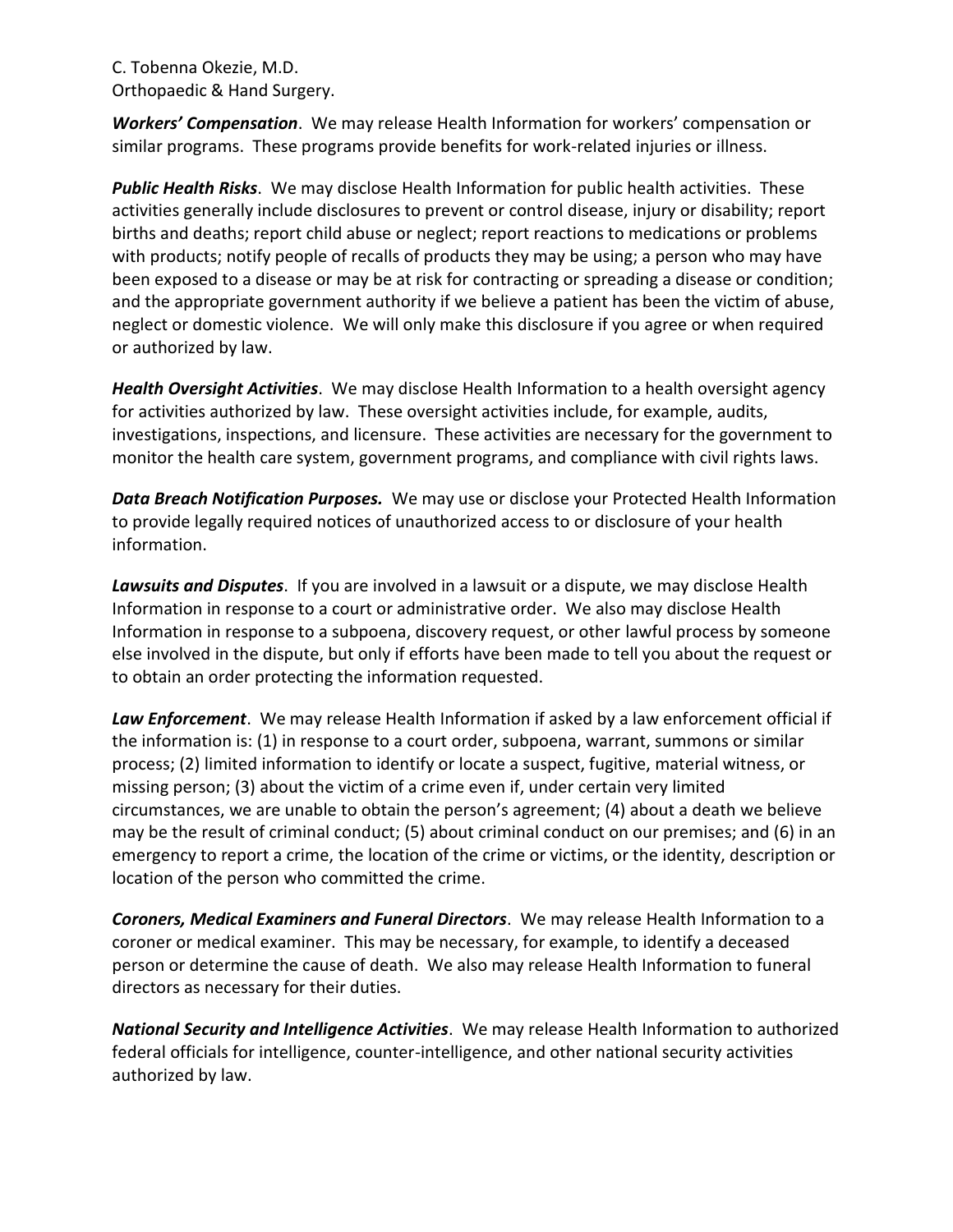*Protective Services for the President and Others*. We may disclose Health Information to authorized federal officials so they may provide protection to the President, other authorized persons or foreign heads of state or to conduct special investigations.

*Inmates or Individuals in Custody*. If you are an inmate of a correctional institution or under the custody of a law enforcement official, we may release Health Information to the correctional institution or law enforcement official. This release would be if necessary: (1) for the institution to provide you with health care; (2) to protect your health and safety or the health and safety of others; or (3) the safety and security of the correctional institution.

## **USES AND DISCLOSURES THAT REQUIRE US TO GIVE YOU AN OPPORTUNITY TO OBJECT AND OPT**

*Individuals Involved in Your Care or Payment for Your Care.* Unless you object, we may disclose to a member of your family, a relative, a close friend or any other person you identify, your Protected Health Information that directly relates to that person's involvement in your health care. If you are unable to agree or object to such a disclosure, we may disclose such information as necessary if we determine that it is in your best interest based on our professional judgment.

*Disaster Relief.* We may disclose your Protected Health Information to disaster relief organizations that seek your Protected Health Information to coordinate your care, or notify family and friends of your location or condition in a disaster. We will provide you with an opportunity to agree or object to such a disclosure whenever we practically can do so.

## **YOUR WRITTEN AUTHORIZATION IS REQUIRED FOR OTHER USES AND DISCLOSURES**

The following uses and disclosures of your Protected Health Information will be made only with your written authorization:

- 1. Uses and disclosures of Protected Health Information for marketing purposes; and
- 2. Disclosures that constitute a sale of your Protected Health Information

Other uses and disclosures of Protected Health Information not covered by this Notice or the laws that apply to us will be made only with your written authorization. If you do give us an authorization, you may revoke it at any time by submitting a written revocation to our Privacy Officer and we will no longer disclose Protected Health Information under the authorization. But disclosure that we made in reliance on your authorization before you revoked it will not be affected by the revocation.

## **YOUR RIGHTS**:

You have the following rights regarding Health Information we have about you: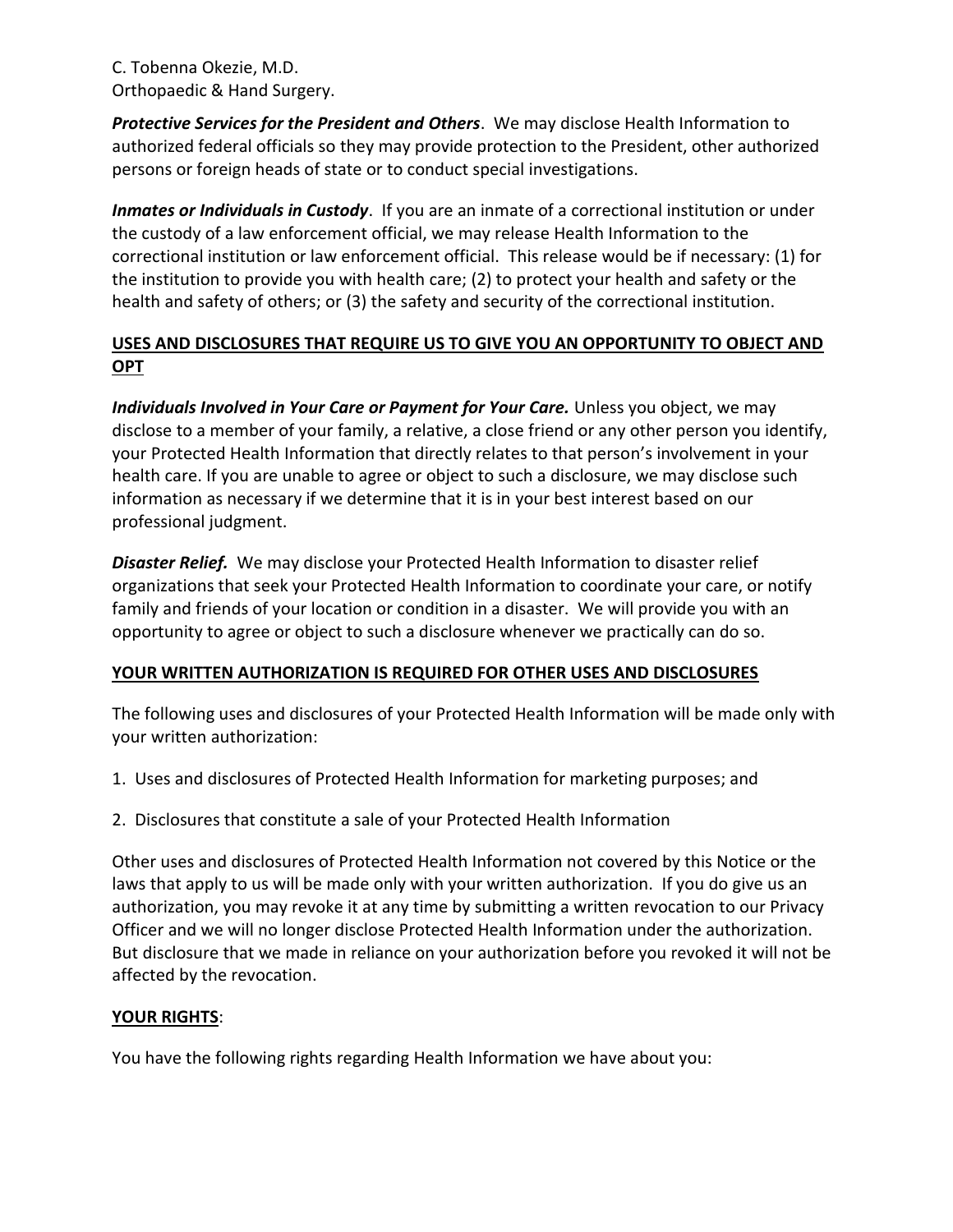*Right to Inspect and Copy*. You have a right to inspect and copy Health Information that may be used to make decisions about your care or payment for your care. This includes medical and billing records, other than psychotherapy notes. To inspect and copy this Health Information, you must make your request, in writing, to Dr. Okezie. We have up to 30 days to make your Protected Health Information available to you and we may charge you a reasonable fee for the costs of copying, mailing or other supplies associated with your request. We may not charge you a fee if you need the information for a claim for benefits under the Social Security Act or any other state of federal needs-based benefit program. We may deny your request in certain limited circumstances. If we do deny your request, you have the right to have the denial reviewed by a licensed healthcare professional who was not directly involved in the denial of your request, and we will comply with the outcome of the review.

*Right to an Electronic Copy of Electronic Medical Records.* If your Protected Health Information is maintained in an electronic format (known as an electronic medical record or an electronic health record), you have the right to request that an electronic copy of your record be given to you or transmitted to another individual or entity. We will make every effort to provide access to your Protected Health Information in the form or format you request, if it is readily producible in such form or format. If the Protected Health Information is not readily producible in the form or format you request your record will be provided in either our standard electronic format or if you do not want this form or format, a readable hard copy form. We may charge you a reasonable, cost-based fee for the labor associated with transmitting the electronic medical record.

*Right to Get Notice of a Breach.* You have the right to be notified upon a breach of any of your unsecured Protected Health Information.

*Right to Amend*. If you feel that Health Information we have is incorrect or incomplete, you may ask us to amend the information. You have the right to request an amendment for as long as the information is kept by or for our office. To request an amendment, you must make your request, in writing, to Dr. Okezie.

*Right to an Accounting of Disclosures*. You have the right to request a list of certain disclosures we made of Health Information for purposes other than treatment, payment and health care operations or for which you provided written authorization. To request an accounting of disclosures, you must make your request, in writing, to Dr. Okezie.

*Right to Request Restrictions*. You have the right to request a restriction or limitation on the Health Information we use or disclose for treatment, payment, or health care operations. You also have the right to request a limit on the Health Information we disclose to someone involved in your care or the payment for your care, like a family member or friend. For example, you could ask that we not share information about a particular diagnosis or treatment with your spouse. To request a restriction, you must make your request, in writing, to Dr. Okezie. We are not required to agree to your request unless you are asking us to restrict the use and disclosure of your Protected Health Information to a health plan for payment or health care operation purposes and such information you wish to restrict pertains solely to a health